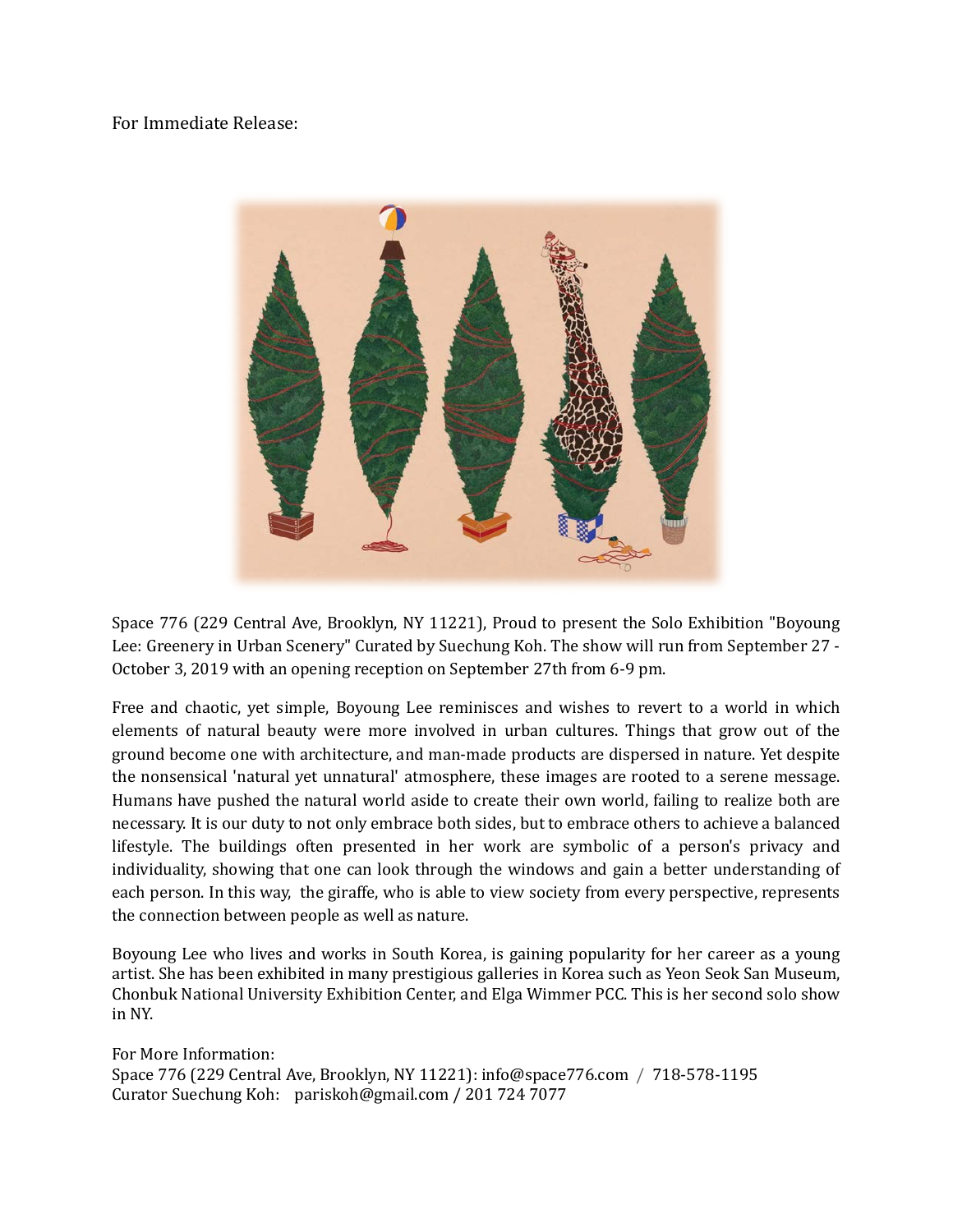# **LEE BO YOUNG**

2008 Graduated from Chonbuk National University, Department of Fine Arts (B.F.A.) 2010 Graduated from Chonbuk National University, Graduate School of Art Education (M.F.A.) 2014 Pursuing doctorate at Chonbuk National University, Graduate School of Fine Arts

## **Solo Exhibitions**

2018 Lee Bo-Young Solo Exhibition, Yeon Seok San Museum, Jeonju

2017 Lee Bo-Young Solo Exhibition, Yeon Seok San Museum, Jeonju

2017 Art World Gallery Invitational Exhibition, Art World Gallery, Seoul

2016 Gallery Sum Invitational Exhibition, Gallery Sum, Jeonju

2015 Lee Bo-Young Solo Exhibition, Chonbuk National University Exhibition Center, Jeonju

2015 Lee Bo-Young Solo Exhibition, United Gallery, Seoul

2014 The topsy turvy world, Elga Wimmer - Hyun Contemporary, New York

2013 " in nature", Chonbuk National University Exhibition Center, Jeonju

2012 Jeong Art Gallery Planning & Invitational Exhibition, Jeong Art Gallery, Gunsan

2012 "Expressions outside the Windows," Gyodong Art Studio, Jeonju

2011 Casa de Lago Invitational Exhibition, Casa de Lago, Gunsan

2011 Lee Bo-Young Solo Exhibition, Space Sharing Gallery, Jeonju

2011 Gyodong Art Center Planning & Contest Invitational Exhibition–"Growing," Gyodong Art Studio, Jeonju

## **Awards**

2010, Art INCULTURE "Eastern Monsters" Sellected

2009, 2010 Hanseong Baekje Art Competition Participation Prize

2005, 2006 Ongoeul Grand Art Competition Submission Acceptance

## **Collections**

Jeollabuk-do Jeonju City Hall Chonbuk National University Main Hall, Library, Jeonju Choi Buk Art Museum, Muju Gyodong Art Gallery, Jeonju Private Collectors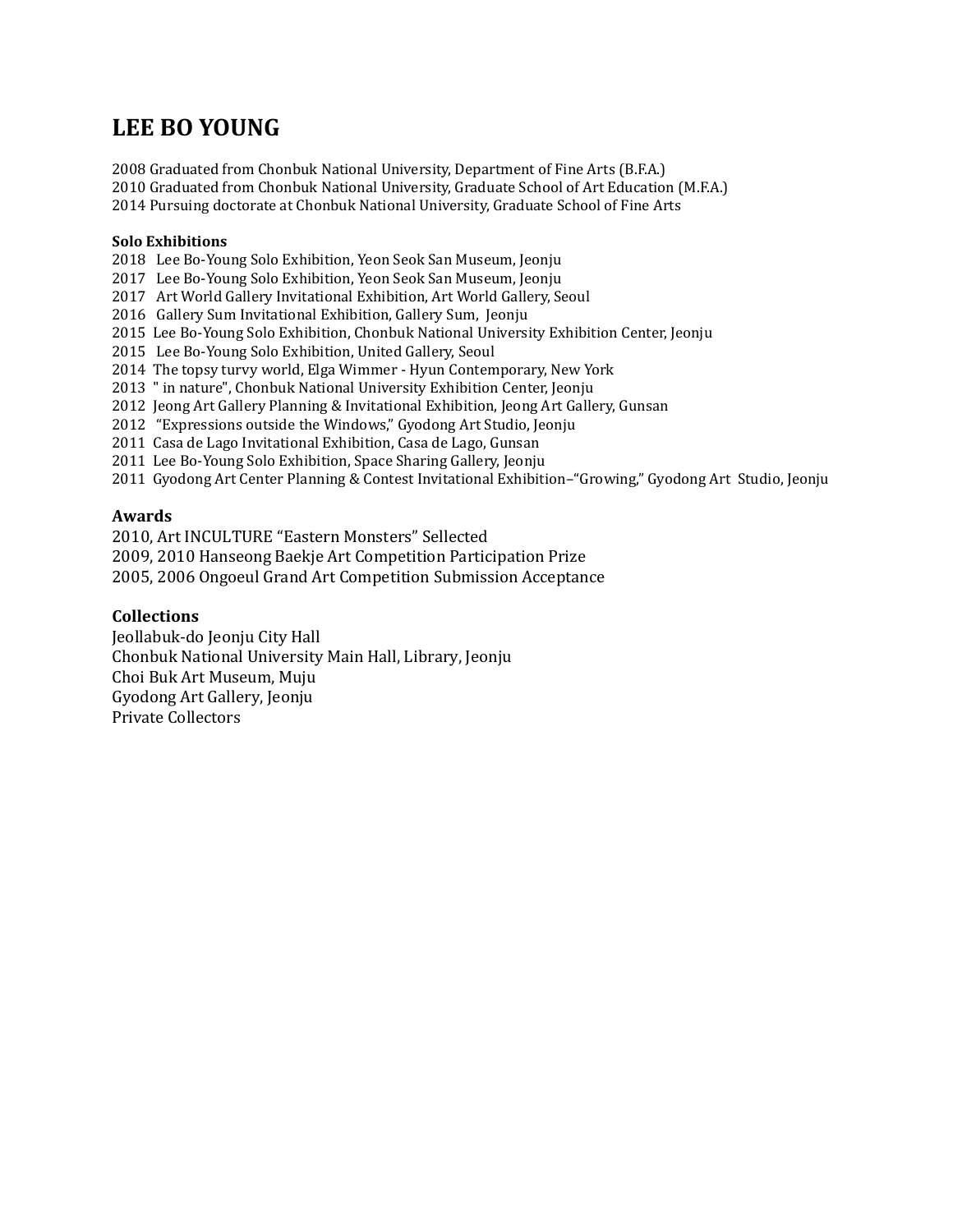*BoYoung Lee's Solo Exhibition* 

### **Robert C. Morgan** (Art Critic, Professor at Pratt Institute, NY)

The carefully constructed ink colors on Hanji paper by the artist Lee Bo Young reveal a profound and exuberant imagination at work. They exude an authenticity of inquiry into the lifestyles of urban-dwellers, which have become signs of Korean culture often associated with a younger generation of artists. For an artist, such as Lee Boyoung, to assert one's imagination at a time when social media have taken over the art world represents an exceptional and courageous point of view. Her recent large-scale drawings of simulated urban apartment buildings combine occasional greenery and wavering cypress trees with a perennial giraffe.

Together these diverse elements offer an allegorical narrative as to the persistence of nature in the most unlikely circumstances. Her point of view as an artist is her own. Rather than the urban environment intervening on nature, nature intervenes on the presence of static appearance of urban buildings. Her drawings suggest humor and ease, occasionally touching on irony, but also without concession. They represent the potential to live the life of art and to embrace her role as an artist with a soft critical edge. In essence, her drawings are a commentary on life in urban centers, such as Seoul and New York, where nature is too often pushed aside. Lee Boyoung attempts to set the balance in motion – that nature is essential to our lives.

In a certain respect, Boyoung's art implies a kind of ironic shamanist point of view – that she (her persona) is the giraffe observing the rhythmic waves of the cypress trees as they bend in sequence across the facade of a calculated and non-descript form of architecture. The intervention of the imaginative persona is important as it offers a sense of dignity to those who live, sleep, and eat within this structure. This long-necked creature verges on fantasy and carries a sense of lightness. The giraffe is tall, with a high neck; thus, it is capable of observing through the windows from an aerial perspective. Concurrently, the rhythmical cypress trees bend with the breeze. They give assurance that nature remains present, though occasionally hidden from view. The omnipresence of the gentle long-necked guardian plays an instrumental role in such an environment. It forms the basis of an animal/human allegory, acknowledging the potential for joy and happiness and a willing to see the balance between nature and culture.

Tracing the origin of the voyeuristic scenes in which, as viewers, we see inside various windows of an apartment complex is shown in Apartment - See (2009). Concurrently, the drawings of giraffes begin to appear around the same time, but do not come together later that year. Suddenly the giraffe become the voyeurs making use of their extended necks to view the goings-on inside the habitat cubicles. One of the earliest and most revelatory works related to this theme, titled Giraffe (2009), shows two green-spotted giraffes in front of an apartment façade. On the left side we see only the upper neck and head of the animal peering into a window on the seventh floor. On the right, another giraffe is seen standing on the ground in full view. His head has disappeared into a window on the fifth floor of the same building.

The scene articulates Boyoung's fascination with a most unlikely encounter. Clearly there is no rational answer as to how these extra-tall, green-spotted animals found their way to this building. Her depiction of this rather enticing and humorous caper continues over the next three years and into the present. In View (2012), the image of a single enormous giraffe appears as a mirage, possibly painted on the façade of an apartment complex. In this case, the giraffe is painted is covered with red spots and rises up more than ten stories from ground level.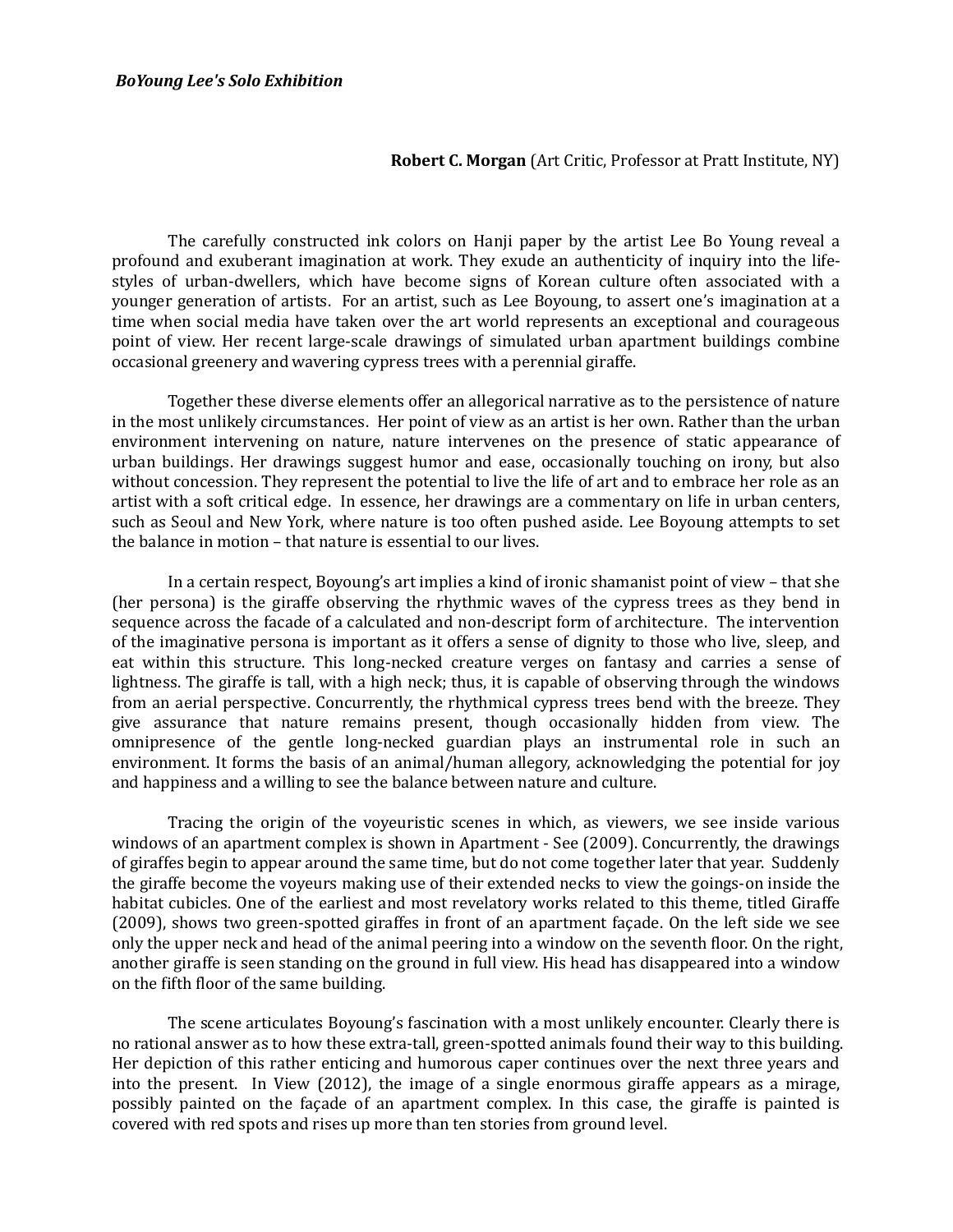Yet one may sense that Lee Boyoung's drawings in colored inks do more than simply offer an allegory on the human condition in which people are interested in what others are doing and the giraffe becomes the artist's stand-in protagonist. On a subliminal level, these works form a subtle critique of the sameness of architecture, usually for cost effective purpose,

That orders the way in which people are expected to live in urban centers. This critique is not a new one, going back at least to the 1950s in the work of architectural critic Lewis Mumford. Lee Boyoung's point of reference is unique. First of all, she is an artist who looks at this phenomenon from the point of view of nature that is, taking a broader viewer than simply the problem of sameness. The ultimate message in these extraordinary and delightful drawings is that nature plays a necessary role in terms of how human beings deal with their living conditions. Perhaps, the giraffe and the cypress trees offer a symbolic way to understand the manner in which cost effective motivations for building living environments can be taken into account in applying ways of allowing plants and animals to become integrated into the way urban environments are designed.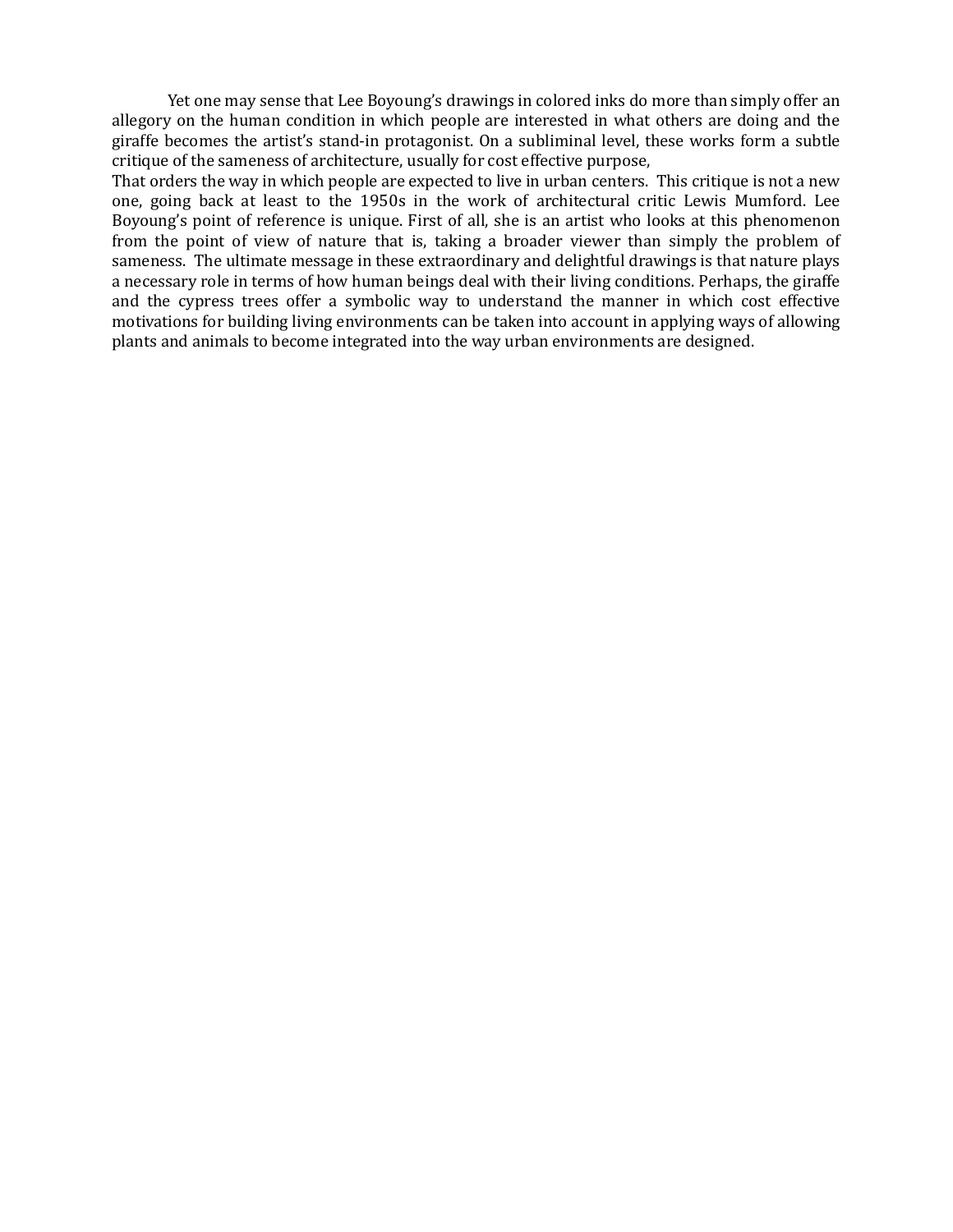**Article by Daniel Gauss**

In 1984 E.O. Wilson wrote the book *Biophilia,* which theorized that there was an inherent attraction that humans felt toward the natural world. This need to experience nature – even in the depths of the most crowded city – would help to explain why our cities are not completely concrete and steel aggregations of buildings and throughways like Fritz Lang's Metropolis. Boyoung Lee, whose current show is at Hyun Contemporary, seems to focus on this type of biophilia in the 'topsy turvy' world she depicts.

Lee's very sensitively drawn and captivating images show that nature is something literally transported into the city and that it serves a peripheral, decorative function, feeding our biophilia demons. You may not know that  $70 - 80\%$  of the oxygen we breathe is actually created by photosynthetic ocean dwelling algae, so the practical oxygen-producing function of trees is basically nil in the city. Even the flora of Central Park was imported into New York by Frederick Law Olmsted. Central Park, as you may know, is a work of 'landscape' art.

The most salient feature of Lee's buildings would be the windows, through which you see little details denoting middle class, urban, professional life. Through the windows everything seems perfectly in place and immaculately tidy. The units seem to be empty, the places of solace and comfort we seek to get to after work to get away from each other in order not to go completely nuts. The windows become symbolic of our inability to really mesh emotionally with each other – we live separate and secluded, surrounded by the best stuff we can buy, in lieu of feeling a meaningful sense of community. Nature seems to serve its function in this scheme – in one drawing the roof is overrun by vegetation and the stuff used to enjoy such outcroppings is strewn willy nilly. In another building nature asserts itself by growing wildly from some upper floors. Perhaps biophilia has morphed into some stronger form of dedication to the world we abandoned.

So what's with the giraffe? Suechung Koh, curator of the show, told me the giraffe could be a type of bridge between the outside and inside. I'm guessing that the long-necked, peeping Tom giraffes are nature looking through the windows at the type of life that we have adopted.

I like to think of the giraffe, however, as the ghost of Marius. Remember Marius the giraffe from the Copenhagen Zoo? The director of the zoo determined that Marius was genetically unfit for reproducing other giraffes. Although zoos around the world implored him to save the young giraffe, the director was resolved on killing Marius, dissecting him in front of school children and then feeding him to the zoo's lions. Using a bolt gun – to ensure the giraffe meat was untainted by poison – Marius was killed, dissected and fed to the lions. I see the giraffe as his ghost coming back to the world that kept him in a cage as a curiosity and killed him because he wasn't 'natural' enough. The ghost of Marius becomes the interface of humanity and nature. We create zoos as places of spectacle, where animals suffer from zoochosis, but we indulge in our biophilia, and we adopt a 'conservationist' justification for the facilities. Don't preserve the environment, preserve the animals. Indeed, to me the ghost of Marius haunts the wonderfully creative and evocative drawings of Boyoung Lee. These are such nicely drawn images on such rich paper that you really should drop by and experience them for yourself.

Daniel Gauss is the Proletarian Art Snob. He is a graduate of The University of Wisconsin and Columbia University and regularly treks around New York City in his amazing psychotropic art hat looking for meaningful art to share with others. He has worked in the non-profit sector and has worked as a teacher and tutor. Basically he's a do-gooder who also writes about art.